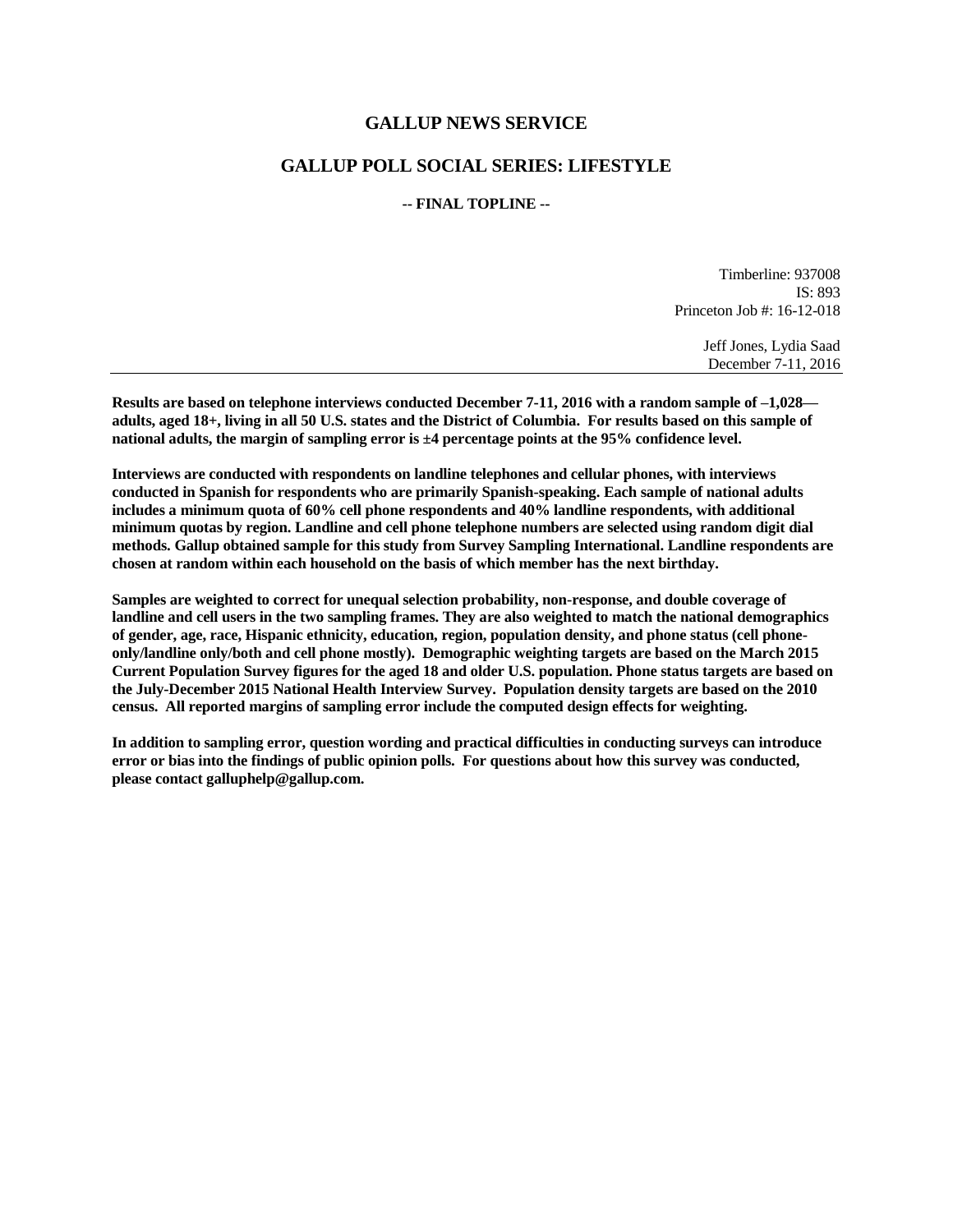#### First,

1. What man that you have heard or read about, living today in any part of the world, do you admire most? And who is your second choice?

# *RECENT TREND: COMBINED FIRST AND SECOND CHOICES (Ranked according to number of responses, 2016)*

|                         |                        | 2016           | 2015           | 2014           | 2013                     | 2012           | 2011                   | 2010                     | 2009                     | 2008                      | 2007                                                | 2006                     |
|-------------------------|------------------------|----------------|----------------|----------------|--------------------------|----------------|------------------------|--------------------------|--------------------------|---------------------------|-----------------------------------------------------|--------------------------|
| 1                       | <b>Barack Obama</b>    | 22             | 17             | 19             | 16                       | 30             | 17                     | 22                       | 30                       | 32                        | 5                                                   | 3                        |
| $\overline{\mathbf{c}}$ | Donald Trump           | 15             | 5              | $\ast$         | L.                       | ∗              | $\mathbf{1}$           | $\ast$                   | ÷,                       | $\overline{a}$            | $\ast$                                              | $\ast$                   |
| 3                       | Pope Francis           | $\overline{4}$ | 5              | 6              | 4                        | $-$            | --                     | $-$                      | $\overline{\phantom{a}}$ | $-$                       | $- -$                                               |                          |
| 4                       | <b>Bernie Sanders</b>  | $\mathfrak{2}$ | 3              | $-$            | $\overline{a}$           | $-$            | $\ast$                 | $- -$                    | $\sim$ $\sim$            | $-$                       | $\sim$ $\sim$                                       | $\ast$                   |
| 5                       | Rev. Billy Graham      | 1              | $\mathbf{1}$   | $\overline{2}$ | $\overline{c}$           | $\sqrt{2}$     | $\overline{c}$         | $\mathfrak{2}$           | $\overline{c}$           | $\overline{c}$            | 3                                                   | 3                        |
| 6t                      | Benjamin Netanyahu     | $\mathbf{1}$   | $\ast$         | $\mathbf{1}$   | *                        | $\ast$         | $\ast$                 | $\ast$                   | $\ast$                   | $\mathbf{u}$              | $\overline{\phantom{a}}$                            | $\overline{\phantom{m}}$ |
| 6t                      | The Dalai Lama         | 1              | $\mathbf{1}$   | $\ast$         | *                        | 1              | $\mathbf{1}$           | $\mathbf{1}$             | $\ast$                   | 1                         | $\mathbf{1}$                                        | $\mathbf{1}$             |
| 6t                      | <b>Bill Clinton</b>    | 1              | 1              | 3              | $\overline{c}$           | $\mathbf{1}$   | $\mathfrak{2}$         | 4                        | 1                        | $\overline{c}$            | 8                                                   | 5                        |
| 6t                      | <b>Bill Gates</b>      | 1              | $\overline{c}$ | $\mathbf{1}$   | $\mathbf{1}$             | *              | $\mathbf{1}$           | $\overline{2}$           | $\overline{c}$           | $\mathbf{1}$              | $\overline{c}$                                      | $\mathbf{1}$             |
| 10                      | Mike Pence             | 1              | Щ,             | --             | $\overline{a}$           | $\overline{a}$ | ÷,                     | $\ast$                   | ÷,                       | $\overline{\phantom{a}}$  | Ξ.                                                  | $-$                      |
|                         | <b>Ben Carson</b>      | 1              | $\mathbf{1}$   | $\mathbf{1}$   | --                       | *              | $\ast$                 | --                       | $-$                      | $-$                       | $- -$                                               | $-$                      |
|                         | <b>Stephen Hawking</b> | 1              | $\ast$         | $\mathbf{1}$   | --                       | *              | $\ast$                 | $\ast$                   | $\ast$                   | $\ast$                    | $\ast$                                              | $\ast$                   |
|                         | Warren Buffett         | 1              | $\ast$         | $\ast$         | $\ast$                   | *              | $\overline{c}$         | ∗                        | ∗                        | ∗                         | $\mathbf{1}$                                        | *                        |
|                         | Joe Biden              | 1              | $\ast$         | $-$            | $-$                      | 1              | $\ast$                 | $\overline{\phantom{a}}$ | $\ast$                   | $\ast$                    | $\ast$                                              | $\ast$                   |
|                         | Elon Musk              | $\ast$         | 1              | ∗              | --                       | Ξ.             | --                     | $-$                      | $-$                      | $\overline{\phantom{a}}$  | $\overline{\phantom{a}}$                            | $-$                      |
|                         | George W. Bush         | *              | 1              | $\overline{2}$ | 4                        | $\mathfrak{2}$ | 3                      | 5                        | 4                        | 5                         | 10                                                  | 13                       |
|                         | Jimmy Carter           | *              | 1              | $\ast$         | 1                        | $\ast$         | $\ast$                 | $\overline{2}$           | $\mathbf{1}$             | $\mathbf{1}$              | $\overline{c}$                                      | $\overline{4}$           |
|                         | George H.W. Bush       | $\ast$         | $\ast$         | 1              | *                        | 1              | $\mathbf{1}$           | $\ast$                   | $\mathbf{1}$             | $\ast$                    | $\overline{c}$                                      | $\mathbf{1}$             |
|                         | Prince William         | ∗              | --             | $\mathbf{1}$   | $\ast$                   | $\ast$         | $\ast$                 | *                        | $\overline{a}$           | $\overline{a}$            | $\overline{a}$                                      | $\sim$ $-$               |
|                         | Mark Zuckerberg        | ∗              | $\mathbf{1}$   | Ξ.             | --                       | $-$            | ∗                      | $-$                      | $\overline{\phantom{a}}$ | $-$                       | $- -$                                               | $-$                      |
|                         | Michael Jordan         | $\ast$         | $\mathbf{1}$   | $\overline{a}$ | $\sim$                   | $\ast$         | $\ast$                 | $-$                      | $\mathbf{1}$             | $\ast$                    | $\mathbf{u}$                                        | $\ast$                   |
|                         | Mitt Romney            | ∗              | $\ast$         | $\mathbf{1}$   | 1                        | $\overline{c}$ | $\mathbf{1}$           | $\ast$                   | $\ast$                   | ∗                         | $\mathbf{1}$                                        |                          |
|                         | Thomas Monson          | ∗              | $\ast$         | $\ast$         | $\ast$                   |                |                        |                          | $\ast$                   |                           | Ξ.                                                  | $-$                      |
|                         |                        | ∗              | $\ast$         | $\ast$         | $\ast$                   | 44<br>$\ast$   | $\mathbf{1}$<br>$\ast$ | $\mathbf{1}$<br>$\ast$   | $\ast$                   | 1                         |                                                     | $-$                      |
|                         | Colin Powell           | ∗              | $\ast$         | $\ast$         |                          |                | $\ast$                 | $\ast$                   |                          | $\mathfrak{2}$            | $\overline{c}$                                      | $\overline{c}$           |
|                         | John McCain            | ∗              | $\ast$         |                | --<br>$\ast$             | 1<br>$\ast$    | $\ast$                 | $\ast$                   | 1<br>$\ast$              | 3<br>$\ast$               | $\mathbf{1}$                                        | $\mathbf{1}$             |
|                         | George Clooney         | $\ast$         | $\ast$         | --             | *                        |                |                        |                          | $\ast$                   | $\ast$                    | $\mathbf{1}$                                        | $\mathbf{1}$             |
|                         | Rudy Giuliani          |                |                | $-$            | ∗                        | $-$<br>$\ast$  | $-$<br>$\ast$          | $\overline{a}$           |                          |                           | $\mathbf{1}$                                        | $\mathbf{1}$             |
|                         | Mike Huckabee          | ∗<br>$\ast$    | $-$            | ∗              |                          |                |                        | $\mathbf{1}$<br>$\ast$   | $\mathbf{1}$<br>$\ast$   | ∗                         | $\mathbf{1}$<br>$\ast$                              | $-$                      |
|                         | <b>Clint Eastwood</b>  |                | Ξ.             | ∗              | 1                        | --             | ÷,                     |                          |                          | $\ast$                    |                                                     | $-$                      |
|                         | <b>Brad Pitt</b>       | ∗              | --             | ∗              | $\ast$                   | $-$            | $\mathbf{1}$           | $\mathbf{1}$             | $\ast$                   | ∗                         | $\mathbf{1}$                                        | $-$                      |
|                         | Newt Gingrich          | ∗              | --             | ∗              | *                        | Щ,             | $\mathbf{1}$           | $\ast$                   | $\mathbf{1}$             | $\ast$                    | $\ast$                                              | $-$                      |
|                         | Ron Paul               | *              | $-$            | --             | 1                        | $\mathbf{1}$   | $\mathbf{1}$           | ∗                        | $\ast$                   | ∗                         | $\overline{a}$                                      | $-$                      |
|                         | Rush Limbaugh          | ∗              | $-$            | $- -$          | *                        | $\ast$         | $\mathbf{1}$           | 1                        | 1                        | $\ast$                    | $\ast$                                              | $\ast$                   |
|                         | Ted Cruz               | --             | $\mathbf{1}$   | $\ast$         | 1                        | $-$            | --                     | $-$                      | $\overline{a}$           | $-$                       | $- -$                                               | $-$                      |
|                         | Francois Hollande      | $-$            | 1              | $-$            | --                       | $-$            | --                     | $-$                      | $\overline{\phantom{a}}$ | $\overline{\phantom{a}}$  | $\hspace{0.05cm} -\hspace{0.05cm} -\hspace{0.05cm}$ | $\sim$ $-$               |
|                         | Bill O'Reilly          | $-$            | *              | $\mathbf{1}$   | *                        | $\ast$         | $\ast$                 | $\ast$                   | $\mathbf{1}$             | $-$                       | $\ast$                                              | $-$                      |
|                         | Vladimir Putin         | $-$            | $\ast$         | $\mathbf{1}$   | --                       | $\overline{a}$ | $-$                    | $\ast$                   | $\mathbf{u}$             | $\sim$                    | $- -$                                               | $-$                      |
|                         | Joel Osteen            | $-$            | ∗              | 1              | *                        | --             | $\ast$                 | *                        | $\ast$                   | $- -$                     | ∗                                                   | $\ast$                   |
|                         | Glenn Beck             | $\overline{a}$ | $\ast$         | *              | *                        | $\ast$         | $\ast$                 | $\mathfrak{2}$           | $\overline{c}$           | $\overline{a}$            | $\overline{\phantom{a}}$                            | $\ast$                   |
|                         | Pope Benedict XVI      | $-$            | *              | ∗              | --                       | 2              | $\mathbf{1}$           | $\overline{c}$           | $\overline{c}$           | $\mathfrak{2}$            | $\mathfrak{2}$                                      | 2                        |
|                         | Tim Tebow              | $\overline{a}$ | *              | $-$            | $\overline{\phantom{m}}$ | *              | $\mathbf{1}$           | $-$                      | $\ast$                   | $\overline{\phantom{a}}$  | $-$                                                 | $-\,-$                   |
|                         | Al Gore                | --             | ∗              | $-$            | --                       | $-$            | 44                     | ∗                        | *                        | 1                         | 6                                                   | $\mathbf{1}$             |
|                         | <b>Tiger Woods</b>     | --             | --             | $-$            | --                       | $\ast$         | $-$                    | --                       | 1                        | *                         | $\ast$                                              | $-\,-$                   |
|                         | Tony Blair             | $-$            | $-$            |                | $-$                      |                | $\ast$                 | $\ast$                   | Ц.                       | ∗                         | 1                                                   | $\mathbf{1}$             |
|                         | Liu Xiaobo             | --             | --             |                | --                       | --             | --                     | $\mathbf{1}$             | $\overline{a}$           | $\overline{a}$            | $\hspace{0.05cm} \ldots$                            | $-\, -$                  |
|                         | Dick Cheney            | --             | --             | --             | --                       | $-$            | --                     | $\ast$                   | $\mathbf{1}$             | $\ast$                    | $\ast$                                              | $\overline{\phantom{m}}$ |
|                         | Nelson Mandela         | $\overline{a}$ | --             | $\overline{a}$ | $\overline{\phantom{a}}$ | 3              | $\mathbf{1}$           | $\overline{c}$           | 3                        | 1                         | 3                                                   | $\mathbf{1}$             |
|                         | Gordon B. Hinckley     | $\overline{a}$ | --             | $\overline{a}$ | $\frac{1}{2}$            | $\overline{a}$ | ÷.                     | $\overline{a}$           | $\overline{\phantom{a}}$ | $\mathbb{L}^{\mathbb{L}}$ | $\mathbf{1}$                                        | $\ast$                   |
|                         | Friend/Relative        | 8              | 9              | 9              | 9                        | $\,8\,$        | 9                      | 7                        | $\tau$                   | 8                         | $\overline{4}$                                      | 7                        |
|                         | Other                  | 24             | $28\,$         | 31             | 37                       | $18\,$         | $28\,$                 | $27\,$                   | 21                       | 22                        | 29                                                  | $26\,$                   |
|                         | None/No opinion        | 23             | $25\,$         | 23             | $27\,$                   | 29             | 32                     | $25\,$                   | $25\,$                   | $25\,$                    | 25                                                  | 29                       |
|                         |                        |                |                |                |                          |                |                        |                          |                          |                           |                                                     |                          |